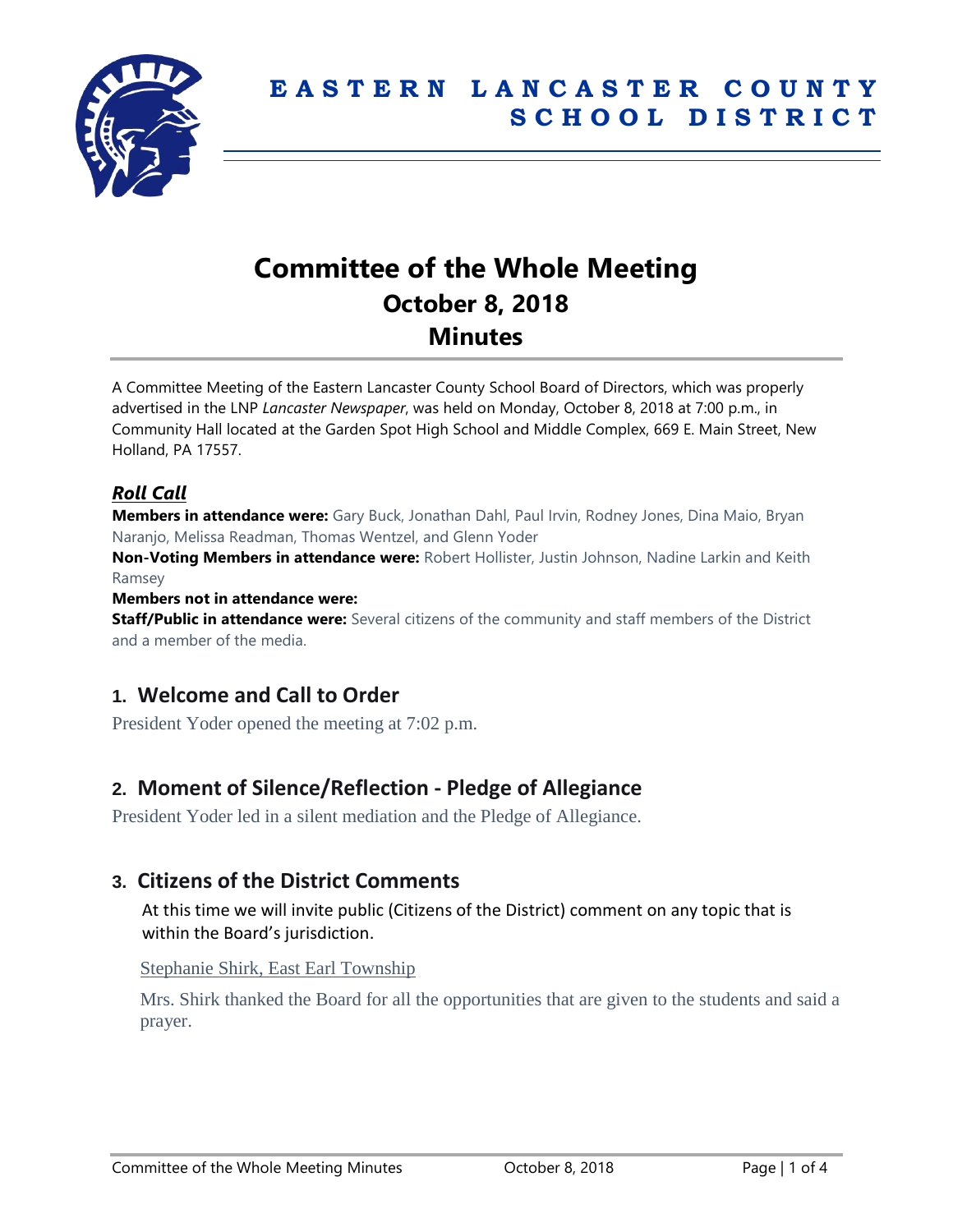# **4. Approve Personnel Report**

Mr. Jones made a motion to approve the personnel report. It was seconded by Mr. Wentzel. **The motion was approved. (9-0)**

# **5. Introduction - Dr. Stuart Savin, Administrative Director of Lancaster County Career & Technology Center**

Dr. Hollister introduced Dr. Stuart Savin who discussed the goals he desired to pursue for the LCCTC during his tenure which included having the accredited courses for high school students.

# **6. Property and Services**

## **a. Information Item - Barn Demolition Project**

Mr. Ramsey updated the Board on the upcoming barn demolition project. He noted that the demolition would begin in the next upcoming week with the dismantling of the lumber for resale. He indicated that the project would take approximately 30 days to complete.

## **7. Program**

## **a. Action Item - Affidavits of Guardianship**

Dr. Larkin requested the Board to approved Affidavits of Guardianship at the upcoming Board Meeting.

## **b. Action Item - Authorize the Assistant Superintendent to sign a contract with Don Johnston, Inc.**

This agreement provides 3 years of assistive technology programming for students with special needs.

Dr. Larkin requested the Board to approve the authorization for her sign a 3-year contract with Don Johnston, Inc. which provides assistive technology programing for the special education classes especially software that reads and writes for students.

## **c. Information Item - Preview of Comprehensive Plan.**

Dr. Larkin presented the Board with a preview of the state-required District Comprehensive Plan that was due at the end of November. Dr. Larkin noted that plan was to start in July 1, 2019 and would help plan the goals for the District over the next three years. She presented a summary of the Comprehensive Plan including a revised and updated District profile with student enrollment and economically disadvantage numbers, highlighted several District accomplishments which included the implementation of an enhanced proactive attendance plan and a state-approved RTI program identifying special education services in both ready and writing, and presented several goals that still needed the District's attention including, pre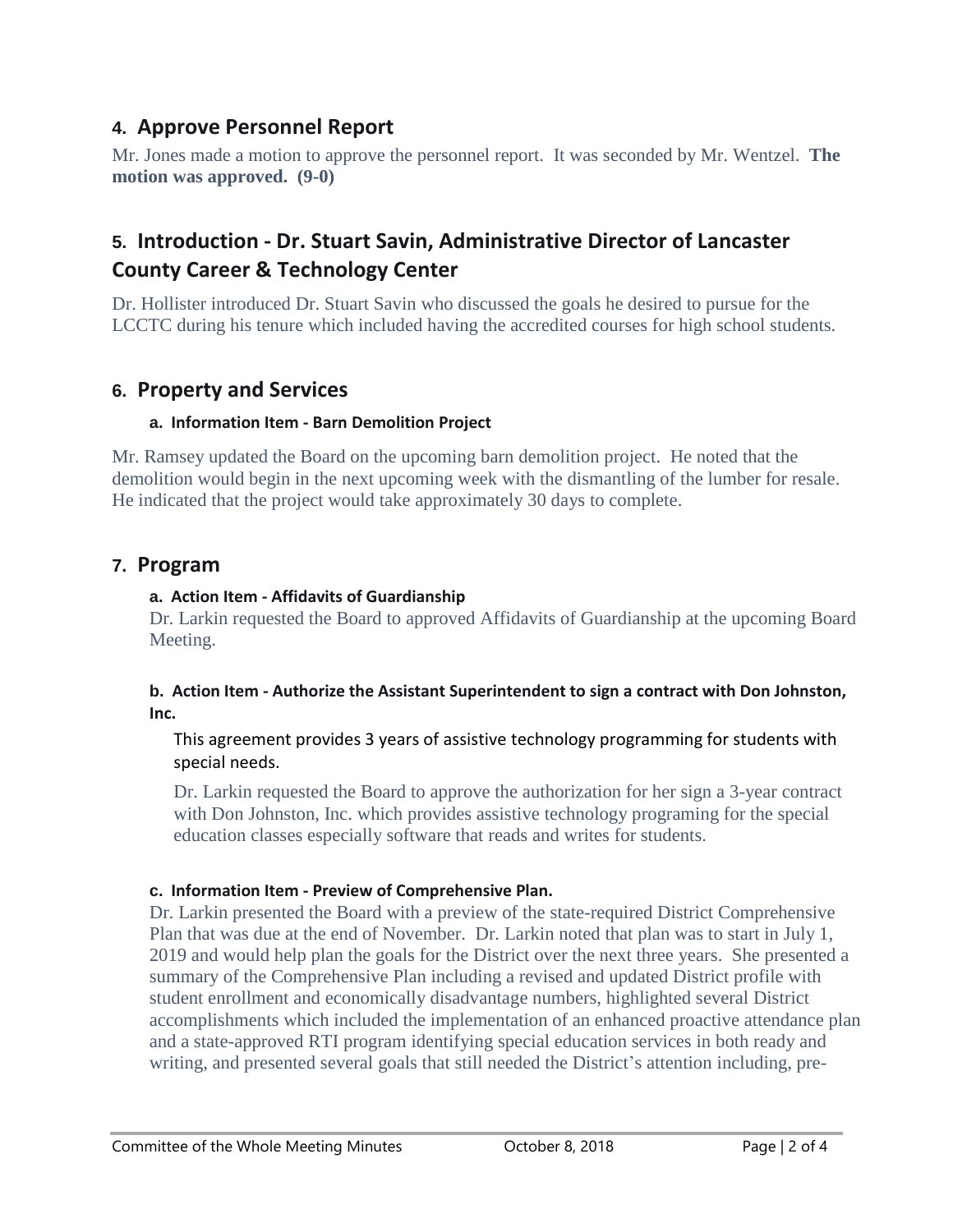kindergarten readiness and more consistent schoolwide K-12 screening for academic and behavior concerns.

Dr. Larkin informed the Board that the plan would be placed for public for 28 days, then she would bring the plan to the Board for Approval at the November 19<sup>th</sup> Board meeting.

## **8. Management**

## **a. Information Item - Senate Bill 1095 Graduation Options - Update & Highlight**

Dr. Hollister updated the Board on Senate Bill 1095 which provides students with multiple options for graduating. Dr. Hollister reviewed each of the various options set forth in the bill, noting that the bill would be implemented in the 2020-2021 school year. He also noted that the bill would allow parents to opt their students out of Keystone testing similar to the PSSA optout and the opt-out reason can be for philosophical reasons instead of religious.

## **b. Information Item - Mandated Professional Trainings**

Dr. Hollister presented the Board with a listing of state-mandated training hours that professional staff need to complete along with regular professional development requirements.

## **c. Recommendation to Implement Mid-day Transportation beginning the 2019-2020 school year. (Discussion)**

Dr. Hollister informed the Board that he was recommending that the District implement midday transportation starting the 2019-2020 school year. He updated the Board on the current transportation options that other districts are providing for half-day kindergarten. The Board and Administration discussed the implementation and logistics of mid-day transportation and the timeline for the possible implementation of full-day kindergarten. Dr. Hollister informed the Board that the Administration was recommending the start of mid-day transportation for half-day kindergartens at the beginning of the 2019-2020 school year and then further discussion for full-day kindergarten would continue.

# **9. Announcements**

Dr. Hollister announced that there would an executive session held after the meeting to discuss a personnel matter.

# **10. Adjournment**

Mr. Naranjo made a motion to adjourn the meeting at 8:03 p.m. with a second by Mr. Dahl. **The motion was approved. (9-0)**